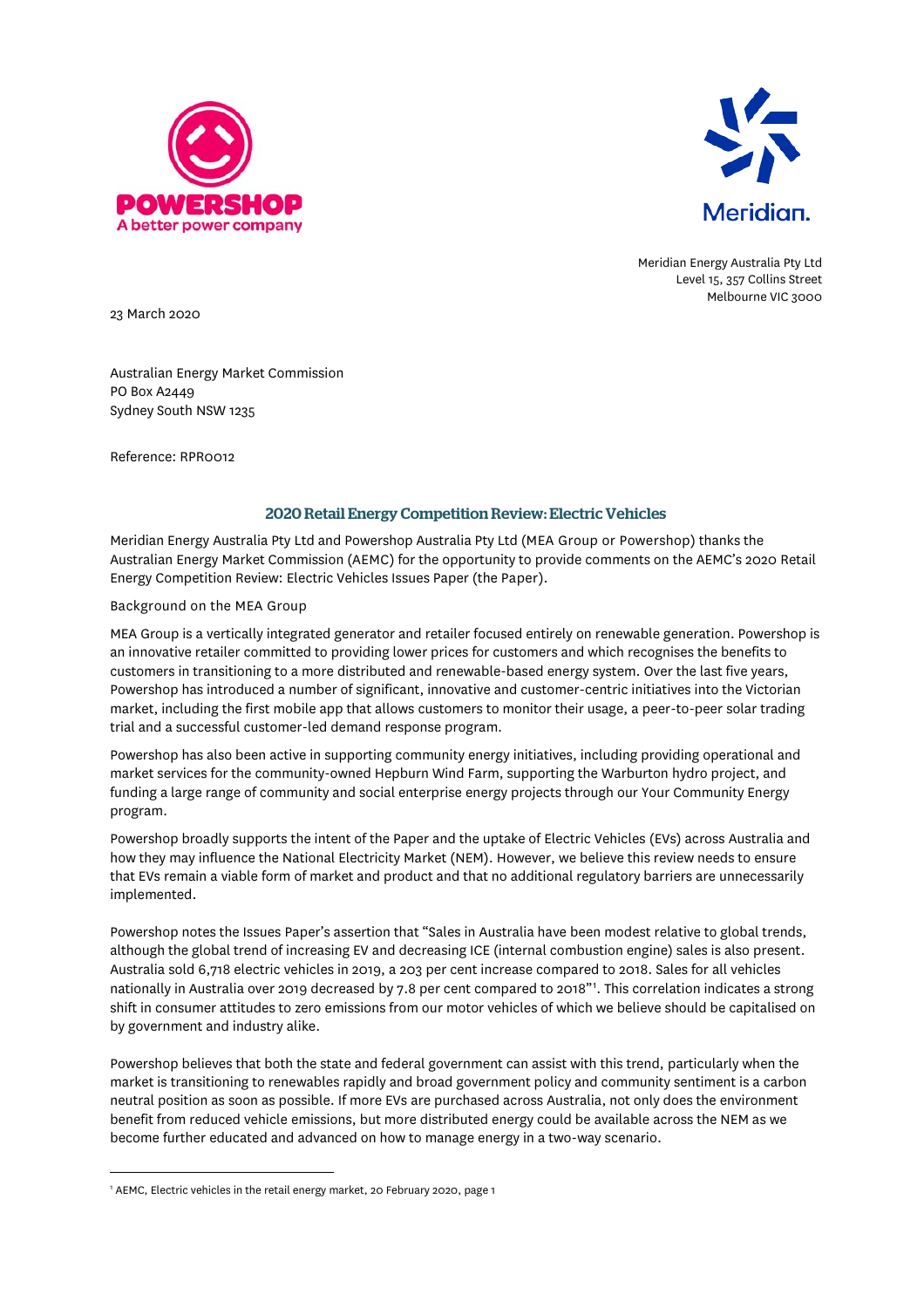## Incentives

To assist customers accessing more affordable EVs, governments could seek to remove items such as relevant stamp duties and taxes or provide incentives to purchase by waiving registration fees. If the above trend continues and more EV purchases are encouraged, then average gap between and EV and ICE will also reduce significantly, making EVs more affordable.

We support the Australian Energy Council (AEC) and their submission that government fleets can invigorate the uptake of EVs with new fleet purchases. Not only will this eventually help bring down costs of EVs and associated equipment, but also subsequently creating a second market of EVs and thus creating a more normalised EV market, this can provide for an easier level of affordability at a private level.

With the amount of EVs in Australia, those investing in public charging infrastructure are expecting little or a very long payback period, so it would be reasonable to expect government funding would be required. In doing so, government endorsed standards could be introduced to support the end consumer and set minimum standards for charging network operators.

Smart charging – from our own research in New Zealand we believe that the premium that consumers will pay for a smart charging unit at home or work is greater than the direct benefit they receive. If there is additional benefit from managing electricity supply from regulators, retailers, generators, etc. then it is worthwhile considering if consumers should be incentivised to go smart. For example, in the UK the Government provides 500 pounds toward your charging station.

Fee Rebate Scheme – the New Zealand government is currently consulting on a scheme that would disincentive new ICE vehicles and incentive new EV vehicles (upon importation). This policy has been very successful in other countries and acts to move the price of EVs closer to parity. This should be considered in changing the current political climate.

Government should provide strong incentives for the continued uptake of EVs to ensure the private sector can adequately invest with greater confidence in fast charging infrastructure. Charging infrastructure will become critical as more and more electric vehicles are adopted as per the above trends.

## Infrastructure

Powershop agrees with the submission made by the AEC in relation to fast charging infrastructure availability and the uptake of EVs. Powershop would also support and encourage for example, EV owners to charge outside peak demand periods.

The introduction of smart meters in Victoria changed the way infrastructure was viewed for electricity. This change then further introduced innovations developed by industry (particularly retailers) and adopted by consumers alike. Powershop has developed various products and applications (as per above) and believe if the infrastructure is provided and supported by government for EVs such as fast charging infrastructure, similar innovation to the benefit all consumers would occur.

Therefore, it is important for the Federal and State Governments to consider a strategy for the development of the nation's charging network and through this process help develop the framework to support the establishment of a functioning market. For example, it will be important not to promote or back a single charging network provider (like in New Zealand with ChargeNet), which would result in tax-payer dollars supporting one business. This does not support the required competitive marketplace. More funding and investment to open competition into the public charging market would be the ideal starting point, such incentive and competition would then create a more consumer friendly EV market.

Powershop as a retailer believes its role in the context of EVs is to continually provide innovative and market adaptive products and offers so that our customers can benefit economically and in a social context. The potential of EV products and offers naturally form part of the ongoing development and innovation as we transition to a renewable environment. This transition with the assistance of EVs however will rely heavily on sensible tariff reform, a strong reduction in regulatory barriers currently present (e.g. static retrospective billing).

Powershop believes that a strong EV market would form one part of the overall retail market as a new innovation, just as solar and batteries created new markets of which the NEM is fast adopting. Industry is already marketing